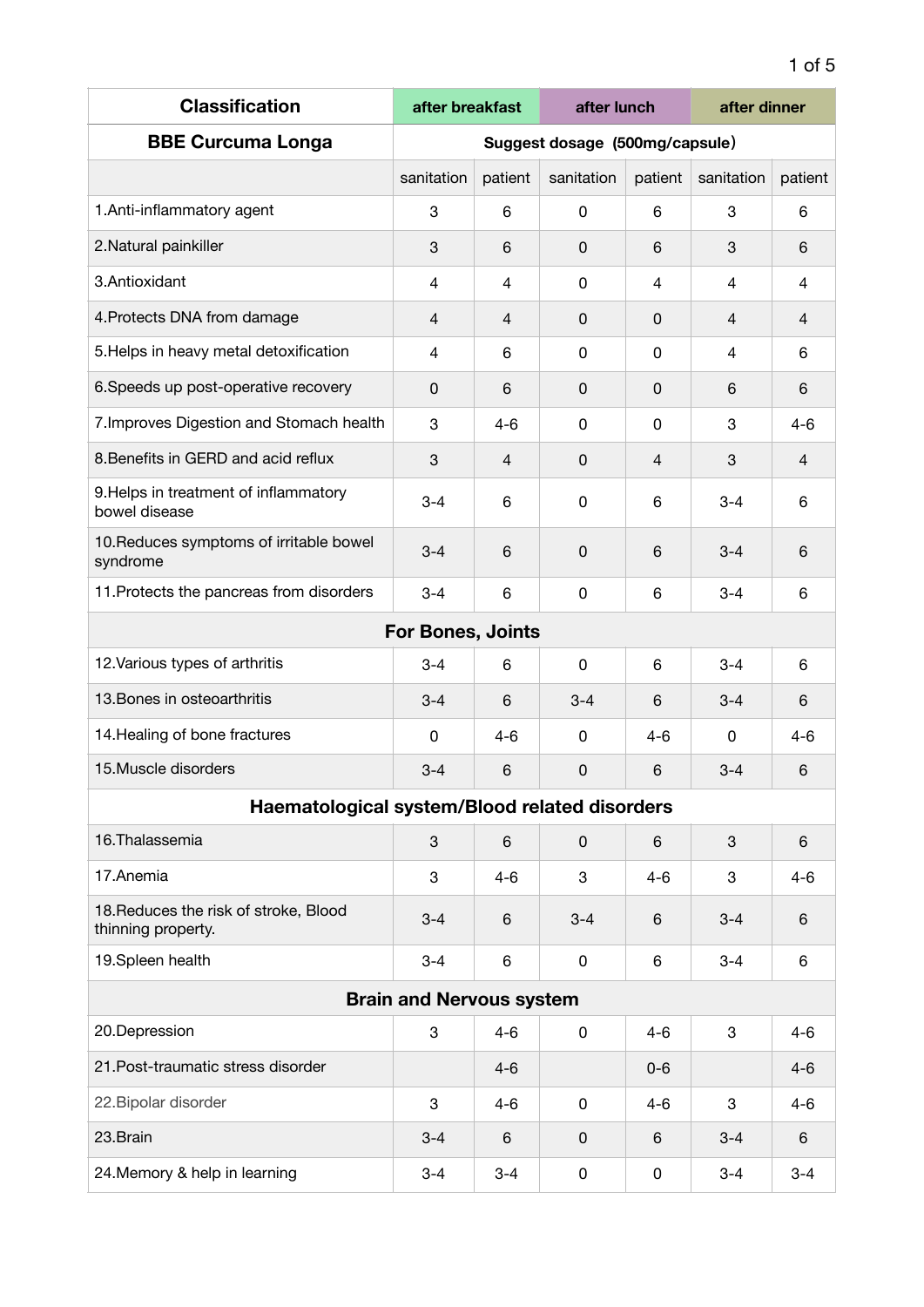| <b>Classification</b>                                  | after breakfast                   |         | after lunch |          | after dinner             |                |  |  |
|--------------------------------------------------------|-----------------------------------|---------|-------------|----------|--------------------------|----------------|--|--|
| 25.Alxzheimer's disease, Parkinson's<br>disease        | $3 - 4$                           | 6       | 0           | 6        | $3 - 4$                  | 6              |  |  |
| 26. Prevent stroke and Recovery after<br><b>Stroke</b> | $3 - 4$                           | 6       | $\mathbf 0$ | 6        | $3 - 4$                  | 6              |  |  |
| 27. Epilepsy and seizure                               | $4 - 6$                           | 6       | $4 - 6$     | 6        | $4 - 6$                  | 6              |  |  |
| 28. Reduces morphine tolerance/<br>dependence          | $4 - 6$                           | 6       | $0-6$       | 6        | $4 - 6$                  | 6              |  |  |
| Eye and ear related disorder                           |                                   |         |             |          |                          |                |  |  |
| 29.Uveitis                                             | $3 - 4$                           | 6       | 0           | $4 - 6$  | $3 - 4$                  | 6              |  |  |
| 30. Glaucoma and Cataract                              | 4                                 | 6       | 4           | 6        | 4                        | $6\phantom{1}$ |  |  |
| 31. Tinnitus                                           | 3                                 | $4 - 6$ | 0           | $4 - 6$  | 3                        | $4 - 6$        |  |  |
| <b>Oral Health</b>                                     |                                   |         |             |          |                          |                |  |  |
| 32.Gingivitis                                          | 3                                 | $4 - 5$ | $\mathbf 0$ | 0        | 3                        | $4 - 5$        |  |  |
| 33. Plaque and gum bleeding                            | 3                                 | $4 - 5$ | 0           | $\Omega$ | 3                        | $4 - 5$        |  |  |
| 34. Periodonitits                                      | 3                                 | $4 - 6$ | $\mathbf 0$ | 4-6      | 3                        | $4 - 6$        |  |  |
| 35.Oral lichen planus                                  | 3                                 | $4 - 6$ | $\mathbf 0$ | $4 - 6$  | 3                        | $4 - 6$        |  |  |
| 36. Healing of mouth lining in oral ulcer              | 3                                 | 4       | 0           | 4        | 3                        | 4              |  |  |
|                                                        | <b>Healthy Respiratory System</b> |         |             |          |                          |                |  |  |
| 37. Cough, cold, flu                                   | $3-6$                             | 6       | 0           | 6        | $3-6$                    | 6              |  |  |
| 38.Asthma                                              | $3-6$                             | $4 - 6$ | 0           | $4 - 6$  | $3-6$                    | $4 - 6$        |  |  |
| 39. Nicotine smoke-induced damage                      | $3 - 6$                           | 6       | 0           | 6        | $3-6$                    | 6              |  |  |
| 40. Various lung diseases                              | $3-6$                             | 6       | 0           | 6        | $3-6$                    | 6              |  |  |
| <b>Liver &amp; Gallbladder Diseases</b>                |                                   |         |             |          |                          |                |  |  |
| 41. Hepatitis                                          | 4                                 | 6       | 0           | 6        | $\overline{\mathcal{A}}$ | 6              |  |  |
| 42. Alcohol-induced toxicity                           | 4                                 | 6       | $\mathbf 0$ | 6        | 4                        | 6              |  |  |
| 43. Non-alcoholic fatty liver disease                  | 6                                 | 6       | $\mathbf 0$ | 6        | 6                        | 6              |  |  |
| 44. Liver fibrosis treatment                           | 4                                 | 6       | 4           | 6        | 4                        | 6              |  |  |
| 45. Prevent gallstone formation                        | $4 - 6$                           | 0       | $\mathbf 0$ | 0        | $4 - 6$                  | $\mathbf 0$    |  |  |
| Metabolic Health (Diabetes, BP, Weight Loss)           |                                   |         |             |          |                          |                |  |  |
| 46. Weight loss                                        | $3 - 4$                           | 4       | $\mathbf 0$ | 4        | $3 - 4$                  | $\overline{4}$ |  |  |
| 47. Reduces Cholesterol levels                         | $3 - 4$                           | 6       | $\mathbf 0$ | 0        | $3 - 4$                  | 6              |  |  |
| 48.Diabetes                                            | $3 - 4$                           | 6       | $0 - 4$     | 6        | $3 - 4$                  | 6              |  |  |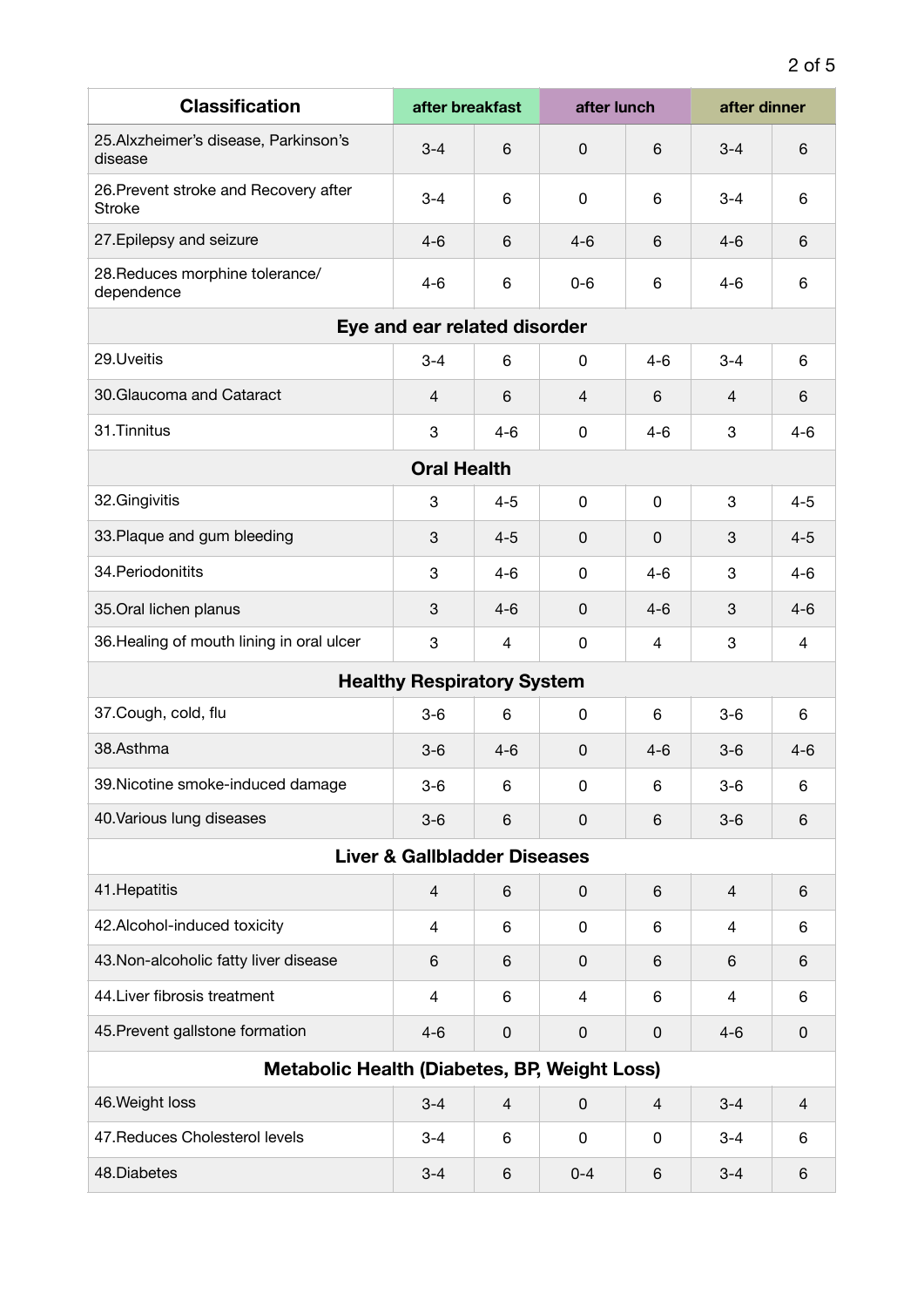| <b>Classification</b>                                                        | after breakfast                    | after lunch |                |         | after dinner   |         |  |  |
|------------------------------------------------------------------------------|------------------------------------|-------------|----------------|---------|----------------|---------|--|--|
| 49. Promoting pancreas function                                              | $3 - 4$                            | 6           | 0              | $0 - 6$ | $3 - 4$        | 6       |  |  |
| 50. Blood pressure                                                           | 4                                  | 6           | $\Omega$       | 6       | $\overline{4}$ | 6       |  |  |
| <b>Endocrine System and Hormonal Disorders</b>                               |                                    |             |                |         |                |         |  |  |
| 51. Thyroid health                                                           | $3 - 4$                            | 6           | $0 - 4$        | 6       | $3 - 4$        | 6       |  |  |
| 52.Hirsutism                                                                 | $3 - 4$                            | $3 - 4$     | $0 - 4$        | $0 - 4$ | $3 - 4$        | $3 - 4$ |  |  |
| <b>Cardiovascular System &amp; Heart Diseases</b>                            |                                    |             |                |         |                |         |  |  |
| 53.Cardioprotection                                                          | $3 - 4$                            | 6           | $0 - 4$        | 6       | $3 - 4$        | 6       |  |  |
| 54. Myocardial ischemia, myocardial<br>infarction, cadiomyopathy, arrhythmia | $3 - 4$                            | 6           | $0 - 4$        | 6       | $3 - 4$        | 6       |  |  |
| 55. Thrombosis                                                               | $3 - 4$                            | 6           | $0 - 4$        | 6       | $3 - 4$        | 6       |  |  |
| 56. Reduces heart attacks                                                    | 4                                  | $4 - 5$     | $\overline{4}$ | $4 - 5$ | $\overline{4}$ | $4 - 5$ |  |  |
|                                                                              | <b>Healthy Reproductive system</b> |             |                |         |                |         |  |  |
| 57. Pre-menstrual syndrome                                                   | $3 - 4$                            | $4 - 6$     | 0              | $4 - 6$ | $3 - 4$        | $4 - 6$ |  |  |
| 58.Menopause                                                                 | $3 - 4$                            | 6           | $\Omega$       | 0       | $3 - 4$        | 6       |  |  |
| 59. Endometriosis                                                            | $3 - 4$                            | 6           | $0 - 4$        | 6       | $3 - 4$        | 6       |  |  |
| 60. Uterine fibroids                                                         | $3 - 4$                            | 6           | $0 - 4$        | 6       | $3 - 4$        | 6       |  |  |
| 61. Uterine Polycystic Ovary syndrome                                        | $3 - 4$                            | 6           | $0 - 4$        | 6       | $3 - 4$        | 6       |  |  |
| 62. Vaginitis and leucorrhoea                                                | $3 - 4$                            | 6           | $0 - 4$        | 6       | $3 - 4$        | 6       |  |  |
| 63. Male infertility                                                         | $3 - 4$                            | 6           | $0 - 4$        | 6       | $3 - 4$        | 6       |  |  |
| 64. Prostatitis and Benign prostate<br>enlargement                           | $3 - 4$                            | 6           | $0 - 4$        | 6       | $3 - 4$        | 6       |  |  |
| 65. Prostate cancer                                                          | $3 - 4$                            | 6           | $0 - 4$        | 6       | $3 - 4$        | 6       |  |  |
| 66. Urinary Infections                                                       | $3 - 4$                            | 6           | $0 - 4$        | 6       | $3 - 4$        | 6       |  |  |
| 67. Protects Kidney from disorders and<br>toxicity                           | $3 - 4$                            | 6           | $0 - 4$        | 6       | $3 - 4$        | 6       |  |  |
| <b>Skin</b>                                                                  |                                    |             |                |         |                |         |  |  |
| 68. Reducing aging of skin                                                   | $3 - 4$                            | 6           | $0 - 4$        | $0-6$   | $3 - 4$        | 6       |  |  |
| 69. Psoriasis                                                                | $3 - 4$                            | 6           | $0 - 4$        | 6       | $3 - 4$        | 6       |  |  |
| 70.Sunburn                                                                   | $3 - 4$                            | 6           | $0 - 4$        | $0 - 4$ | $3 - 4$        | 6       |  |  |
| 71.Eczema                                                                    | $3 - 4$                            | 6           | $0 - 4$        | 6       | $3 - 4$        | 6       |  |  |
| 72.Acne, Rosacea                                                             | $3 - 4$                            | 6           | $0 - 4$        | $0 - 4$ | $3 - 4$        | 6       |  |  |
| 73. Wound healing                                                            | $3 - 4$                            | 6           | $0 - 4$        | $0 - 4$ | $3 - 4$        | 6       |  |  |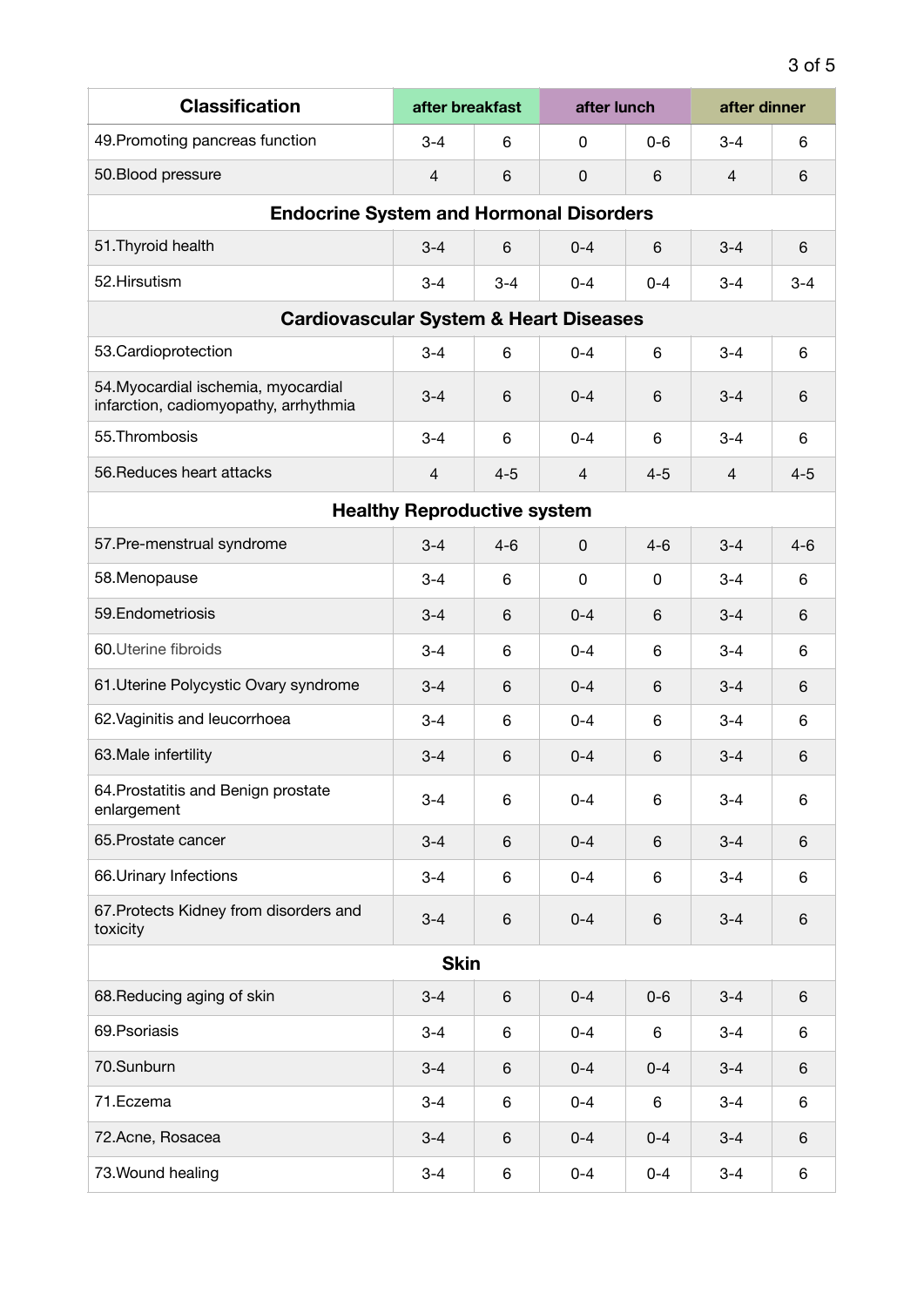| <b>Classification</b>                                             | after breakfast           |         | after lunch    |         | after dinner |                |
|-------------------------------------------------------------------|---------------------------|---------|----------------|---------|--------------|----------------|
| <b>Autoimmune Conditions</b>                                      |                           |         |                |         |              |                |
| 74. Regulate immune responses                                     | $3 - 4$                   | $3 - 4$ | $0 - 4$        | $0 - 4$ | $3 - 4$      | $3 - 4$        |
| 75. Lupus                                                         | $3 - 4$                   | 6       | $0 - 4$        | $0 - 4$ | $3 - 4$      | 6              |
| 76.Allergic reactions                                             | 4                         | 4       | $\overline{4}$ | 4       | 4            | 4              |
| 77.Skin allergy                                                   | $3 - 4$                   | 6       | $3 - 4$        | $3 - 4$ | $3 - 4$      | 6              |
| 78. Ulcerative colitis                                            | $3 - 4$                   | 6       | $3 - 4$        | $3 - 4$ | $3 - 4$      | 6              |
| Infectious conditions and anti-microbial action                   |                           |         |                |         |              |                |
| 79.Influenza, Flu                                                 | $3 - 4$                   | $4 - 6$ | $0 - 4$        | $0 - 6$ | $3 - 4$      | $4 - 6$        |
| 80.HIV \ Aids                                                     | $3 - 4$                   | 6       | $0 - 4$        | 6       | $3 - 4$      | 6              |
| 81.HPV Hepatitis C                                                | $3 - 4$                   | 6       | $0 - 4$        | 6       | $3 - 4$      | 6              |
| 82. Fungal infections                                             | $3 - 4$                   | 6       | $0 - 4$        | 6       | $3 - 4$      | 6              |
| 83. Herpes, Warts and Sores                                       | $3 - 4$                   | $4 - 6$ | $0 - 4$        | $4 - 6$ | $3 - 4$      | 6              |
| 84. Prevents HPV from progressing to<br>Cancer                    | $3 - 4$                   | 6       | $0 - 4$        | $4 - 6$ | $3 - 4$      | 6              |
| 85.14 strains of Candida                                          | $3 - 4$                   | 6       | $0 - 4$        | $4 - 6$ | $3 - 4$      | 6              |
| 86.Oral thrush                                                    | $3 - 4$                   | 4       | $\Omega$       | 4       | $3 - 4$      | $\overline{4}$ |
| 87.Leucorrhea                                                     | $3 - 4$                   | $4 - 6$ | $0 - 4$        | $0-6$   | $3 - 4$      | $4 - 6$        |
|                                                                   | <b>Cancer &amp; Tumor</b> |         |                |         |              |                |
| 88.Kills Cancer cells                                             | 6                         | 6       | 6              | 6       | 6            | 6              |
| 89.Anti-angiogenic agent                                          | 6                         | 6       | 6              | 6       | 6            | 6              |
| 90. Reduces tumor grow                                            | $4 - 6$                   | 6       | $4 - 6$        | 6       | $4 - 6$      | 6              |
| 91. Various of Cancer                                             | $4 - 6$                   | 6       | $4 - 6$        | 6       | $4 - 6$      | 6              |
| 92. Increases Chemo-sensitivity and<br>radio-sensitivity          | 6                         | 6       | 6              | 6       | 6            | 6              |
| 93. Metastasis                                                    | 6                         | 6       | 6              | 6       | 6            | 6              |
| 94. Protects from toxicity of cancer<br>treatment                 |                           | 6       |                | 6       |              | 6              |
| 95. Exert Chemo-preventive potential in<br>oral malignant lesions |                           | 6       |                | 6       |              | 6              |
| 96. Reduce itching, smell, size and pain in<br>cancer lesions     |                           | 6       |                | 6       |              | 6              |
| <b>Healthy Ageing</b>                                             |                           |         |                |         |              |                |
| 97. Protects heart function from ageing<br>related changes        | $3 - 4$                   | $3 - 4$ | 0              | 0       | $3 - 4$      | $3 - 4$        |